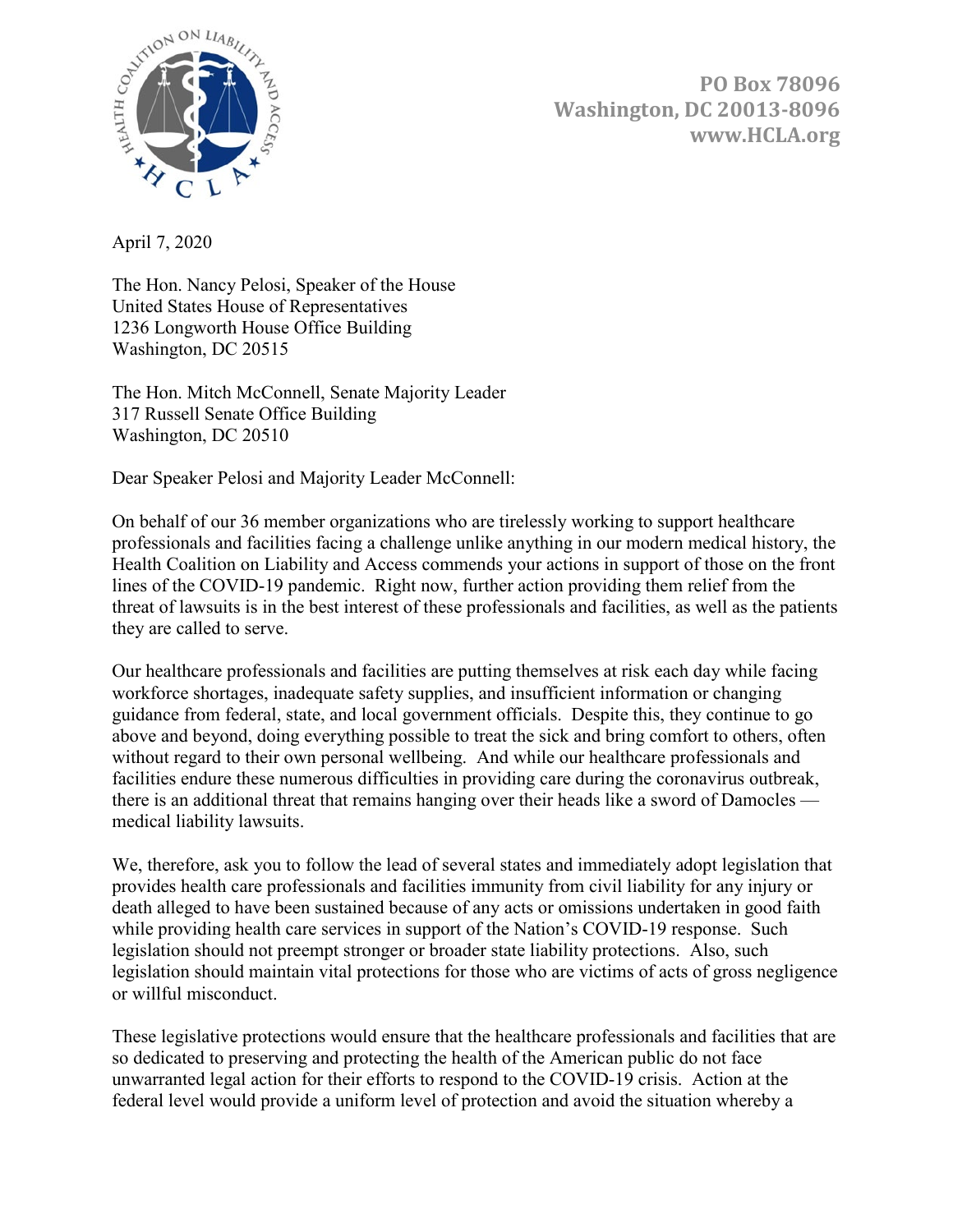patchwork of liability laws across the country would lead to unequal treatment of our frontline healthcare providers during this national crisis.

The following situations, which are occurring at this very moment, pose substantial liability risks:

- To meet increasing demand, physicians are being asked to provide treatments or care outside their general practice areas and for which they may not have the most up-to-date knowledge;
- Physicians who have left the practice of medicine are being asked to come out of retirement to address the shortage of healthcare providers;
- Healthcare professionals, and the facilities in which they practice, often have inadequate safety equipment that could result in the transmission of the virus from patient to provider and then to additional patients, or directly from one patient to another;
- Facilities are facing shortages of equipment, such as ventilators, and being forced to ration care;
- Inadequate testing could lead to delayed or flawed diagnosis;
- "Elective" surgeries and procedures are being delayed to preserve capacity for those with the coronavirus; and
- Patients with issues other than coronavirus are facing delayed treatments so that resources may be saved for coronavirus patients.

None of the aforementioned scenarios are the result of wrongdoing by caregivers or the facilities in which they operate. Rather, in some cases, these circumstances are unavoidable as healthcare professionals and the facilities in which they operate are forced to shift limited resources to address urgent needs, including under the recommendations or guidance by government officials. In others, providers are limited by the tools at their disposal, even when those efforts are, by necessity, less than ideal. In all cases, however, we know these healthcare professionals and facilities are making every effort to provide the best care possible to an increasingly larger patient population. And yet, they still face the threat of medical liability lawsuits — which could come long after public memory of their sacrifices is forgotten — due to circumstances that are frequently beyond their control.

Above all else, we must address the need to have as many healthcare professionals and facilities available as possible to treat the surge in patients brought on by the outbreak. We cannot achieve maximum capacity and capability, however, when healthcare professionals and facilities are asked to sacrifice so much while being simultaneously threatened with a future of numerous lawsuits based on circumstances that were outside of their control.

We urge you to take swift action and allow healthcare professionals and facilities to focus on the task at hand of helping those affected by the outbreak without having to worry about the threat of lawsuits. Because not all states can provide these necessary protections, congressional action is the only way to ensure our healthcare system can function at the level required to meet this ongoing crisis.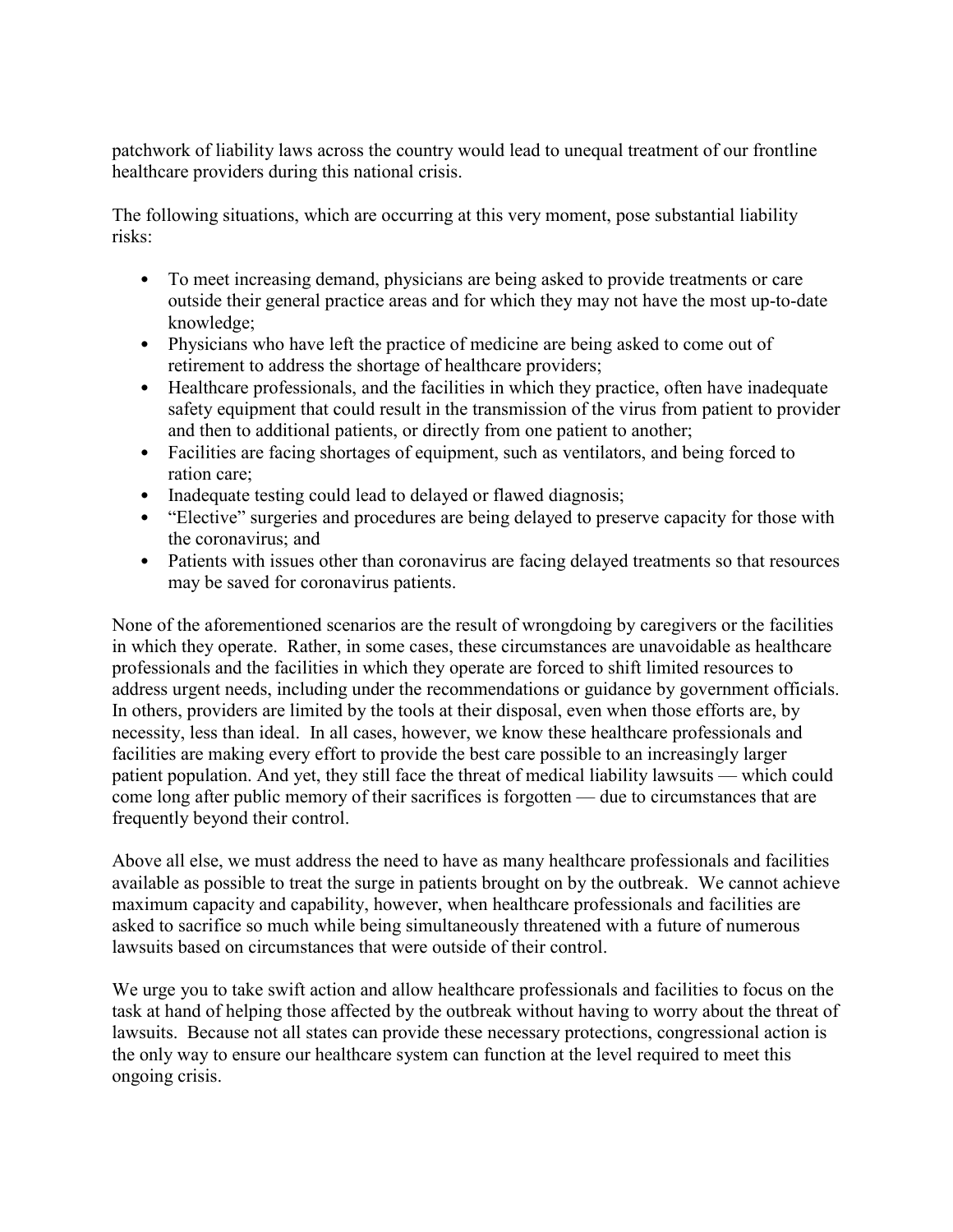Thank you for taking the time to consider implementing immunity at the federal level for the healthcare professionals and facilities hard at work during this pandemic. Please do not hesitate to contact us should you have any questions or wish to explore these issues further. We look forward to working with you on these critical issues.

Sincerely,

Wishel de

Michael C. Stinson, HCLA Chair Katie Orrico, HCLA Vice Chair [mstinson@MPLassociation.org](mailto:mstinson@MPLassociation.org) korrico@neuros<br>(202) 250-4258 (703) 362-4637  $(202)$  250-4258

Pracherine O. Ossico

MPL Association<br>
mstinson@MPLassociation.org<br>
korrico@neurosurgery.org<br>
korrico@neurosurgery.org